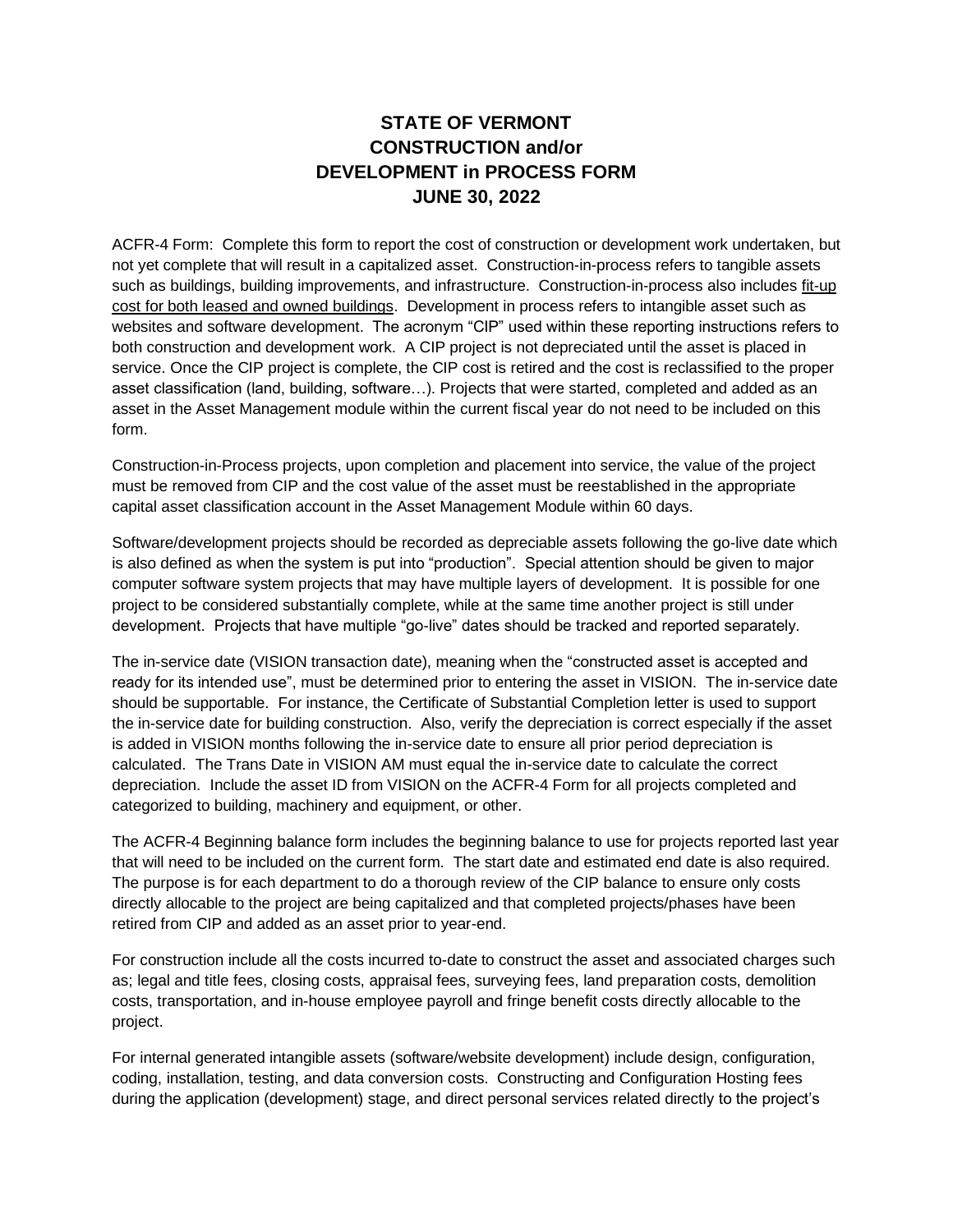development should be included in cost of development. Only costs directly associated with the project should be included in CIP. For example, the costs leading up to selecting a vendor should not be included in CIP. Feasibility studies, evaluating alternatives, and the final selection process are considered preliminary stage costs, and should be excluded from CIP. Likewise, the cost of training employees should not be capitalized because the cost is not considered necessary to place the asset into its "intended location and condition for use". In other words, the asset may be ready for use even if the employee is not ready. Employee training is considered "post-implementation" and should be expensed.

Departments are responsible for maintaining documents in support of the in-service date, value, term and life expectancy of the asset. For audit purposes the working papers include source documents such as Certificate of Substantial Completion, contracts, invoices, and payroll records. Departments should have a formal policy or documented procedure in place on for recording, monitoring and safeguarding fixed assets. Departments may contact F&M anytime during the year to make sure project costs being tracked according to generally accepted accounting principal and to ensure accurate reporting.

Along with the ACFR4 Form, the FY Expenditure tab must be completed. Enter the current year expenditure detail from VISION on the FY Expenditure tab to show support for the cost of the project. An accounts payable query to extract the data for the FY Expenditures is the VT\_AP\_ACCR\_EXPENDITURE\_DST; and VT\_ACCOUNT\_EXP\_ALLFIELDS\_DTL for expenditure detail by source. The beginning balance expenditure tab should show the expenditure detail from prior years (this is the cumulative balance brought forward). The amount capitalized tab should show the expenditure detail from VISION supporting the cost of the asset (detail from beginning balance and current year tabs). The ending CIP balance should include the expenditure detail remaining in CIP at FYE (BB Detail plus CY expenditures less expenditures reclassified to an asset or expensed in Current FY).

The instructions below will help you summarize the data on the form.

## **Construction/Development in Process Form – ACFR-4**

**Be sure to complete GL Business Unit or reported Fund (ISF, Business Type or Fiduciary) from the dropdown menu. The total beginning balance will populate, and the detail reported must agree. The ending detail from last year must be the starting detail used for Column D.**

Please complete the schedule on first tab called ACFR4 Form (continue to Sheet 2 if needed) for **all projects where there is Construction/Development in Process activity.**

- 1. Do NOT fill in the gray shaded areas these cells contain formulas and are protected.
- 2. Provide cost detail incurred in the current fiscal year (FY Expenditures tab).
- 3. All forms must be approved by an authorized person.
- 4. Complete the Certification Sheet. By completing this sheet and submitting it electronically from your state email account, it is considered electronically signed and approved by the authorized individual.

## **Columns on ACFR-4 form include:**

- Description include the name of the project or a description of the asset being constructed or developed.
- Start Date Enter the start date of project; when construction began, or project development commenced.